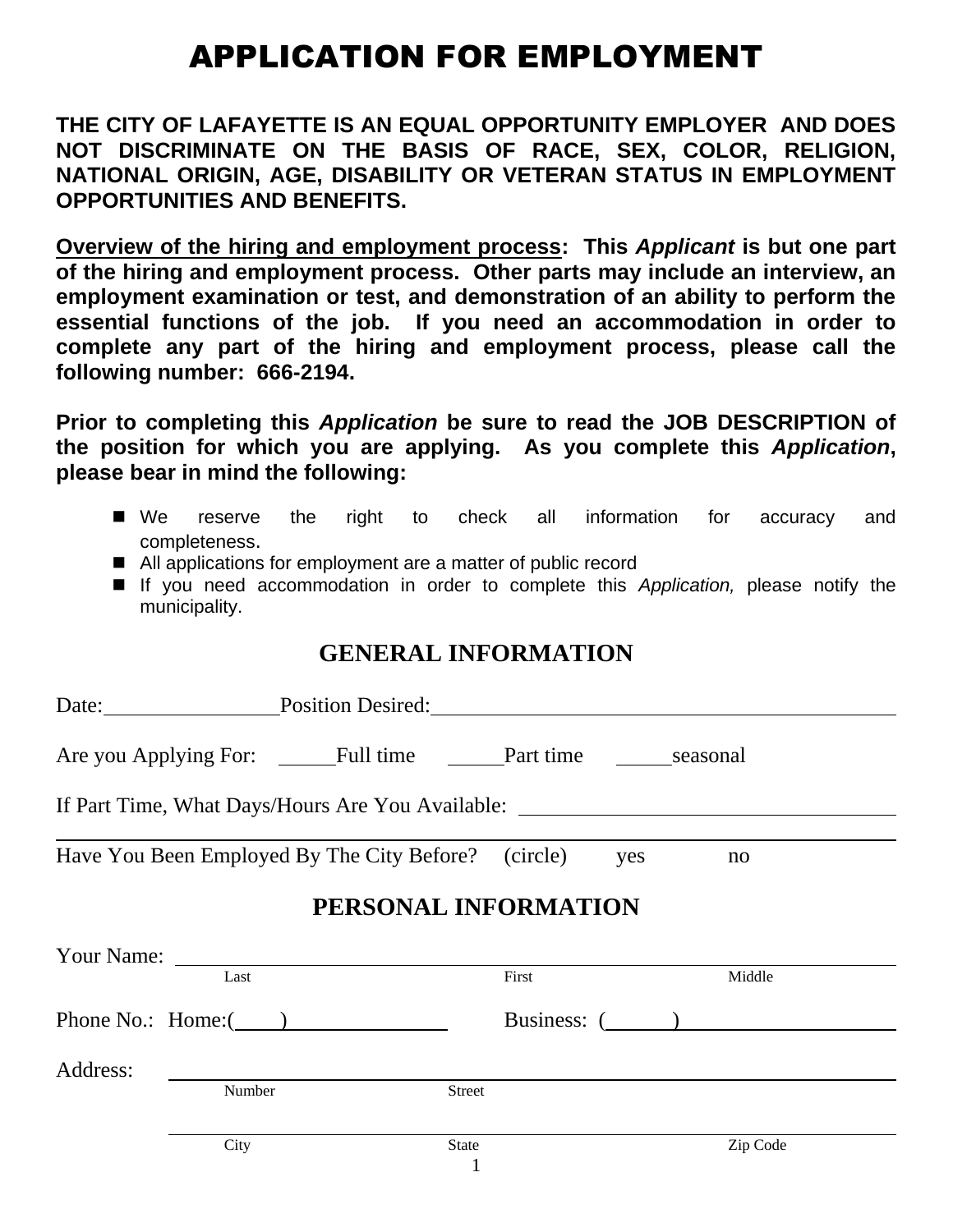| Do You Have A Legal Right To Work In The U.S.?:                                                                                                    |          |     | (circle)                             | yes | no |                        |  |
|----------------------------------------------------------------------------------------------------------------------------------------------------|----------|-----|--------------------------------------|-----|----|------------------------|--|
| Are You Over The Age of 18?: (circle)                                                                                                              | yes      | no  |                                      |     |    |                        |  |
| Have you Ever Been Convicted of a Felony? (note: this may be relevant if job-related, but does<br>not bar you from employment): (circle) yes<br>no |          |     |                                      |     |    |                        |  |
|                                                                                                                                                    |          |     |                                      |     |    |                        |  |
|                                                                                                                                                    |          |     |                                      |     |    |                        |  |
| Driver's License Number (if required by job): __________________________________                                                                   |          |     |                                      |     |    |                        |  |
| YOUR EDUCATION AND TRAINING                                                                                                                        |          |     |                                      |     |    |                        |  |
| High School Attended:<br><u> 1989 - Johann Stein, fransk politik (d. 1989)</u>                                                                     |          |     |                                      |     |    |                        |  |
| City                                                                                                                                               |          |     |                                      |     |    | State                  |  |
| Do You Have a High School Diploma?                                                                                                                 | (circle) | yes | no                                   |     |    |                        |  |
| Please List Other Education You Have Received:                                                                                                     |          |     |                                      |     |    |                        |  |
| College/University Trade or City/State<br><b>Business Schools Attended</b>                                                                         |          |     | Degree Earned?<br><b>Type Degree</b> |     |    | Major Area<br>of Study |  |
|                                                                                                                                                    |          |     |                                      |     |    |                        |  |
|                                                                                                                                                    |          |     |                                      |     |    |                        |  |
|                                                                                                                                                    |          |     |                                      |     |    |                        |  |

List Other Training Received (special courses, work training programs, armed forces training, etc.):

List Special Qualifications and Skills (licenses, skills with machines, patents or inventions, publications, etc.):

Based on the **JOB DESCRIPTION** of the position for which you are applying:

Are you able to perform the essential functions of the job for which you've applied (note: you may later be asked to demonstrate your ability to perform the essential function)? Yes No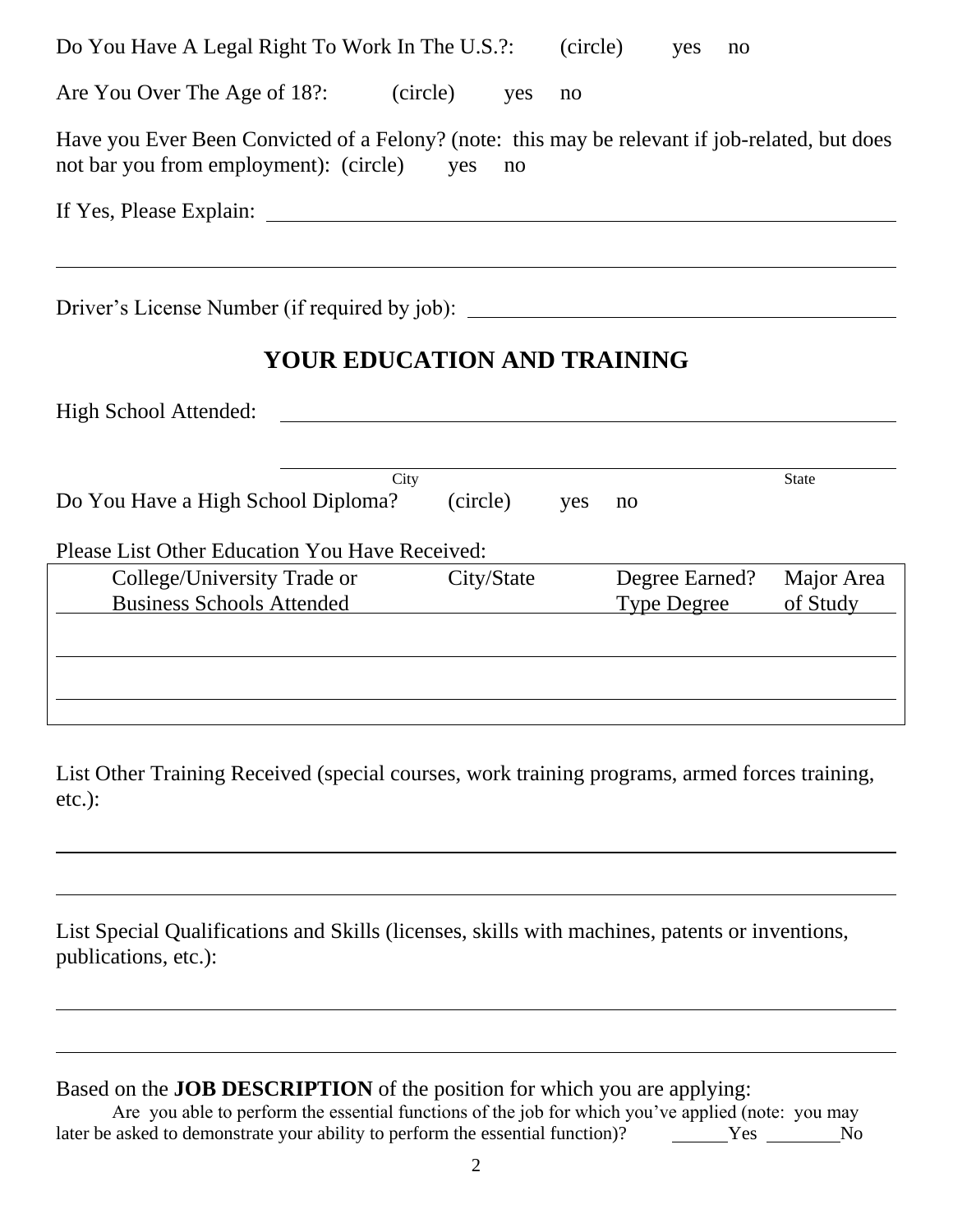#### **REFERENCES**

Please list three of four persons, other than relatives or former employers, who have knowledge of your character and/or abilities:

| Name | <b>Mailing Address</b> | Yrs. Known | Phone |
|------|------------------------|------------|-------|
|      |                        |            |       |
|      |                        |            |       |
|      |                        |            |       |
|      |                        |            |       |
|      |                        |            |       |

## **PRIOR EMPLOYMENT RECORD**

List Below All Present and Past Employment Information and/or Substantive Volunteer Work:

| Name and address of current or most recent employer: |            |                |  |  |
|------------------------------------------------------|------------|----------------|--|--|
| Phone number:                                        |            |                |  |  |
| Your supervisor:                                     |            |                |  |  |
| Your job title/responsibilities:                     |            |                |  |  |
| Date hired:                                          | Date left: |                |  |  |
| Reason for leaving:                                  |            |                |  |  |
| <b>Starting salary:</b>                              |            | Ending Salary: |  |  |
| May we contact this employer:                        | yes        | no             |  |  |
| Name and address of previous employer:               |            |                |  |  |
| Phone number:                                        |            |                |  |  |
| Your supervisor:                                     |            |                |  |  |
| Your job title/responsibilities:                     |            |                |  |  |
| Date hired:                                          | Date left: |                |  |  |
| Reason for leaving:                                  |            |                |  |  |
| <b>Starting salary:</b>                              |            | Ending salary: |  |  |
| May we contact this employer:                        | yes        | no             |  |  |